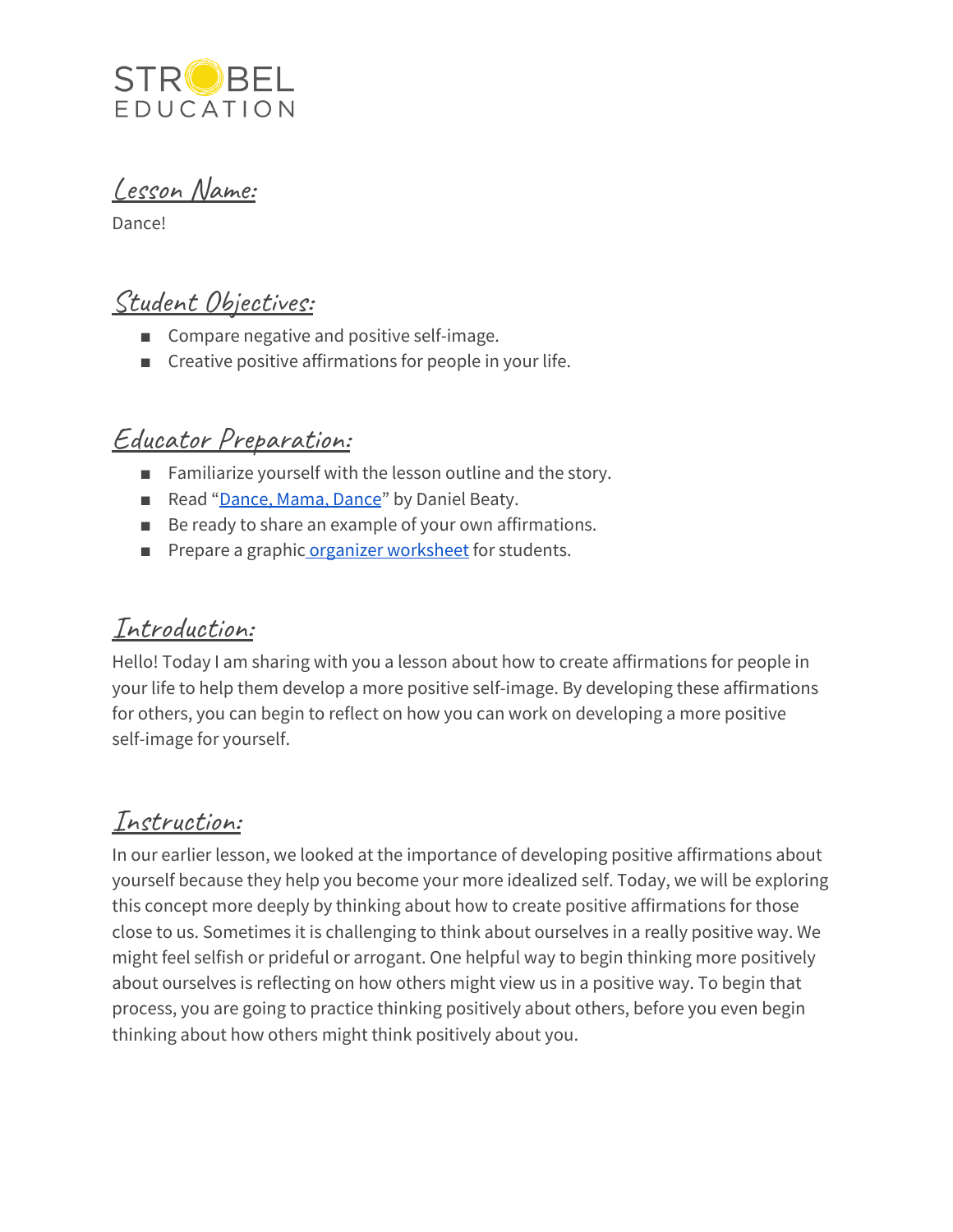

#### Interaction:

Before we read our poem today, I want to introduce you to our poet. Daniel Beaty was born in Dayton, Ohio. Both his dad and older brother were in and out of prison for most of his life for drug use. Throughout his life, Daniel struggled with low self-esteem that stemmed from a lot of the trauma he experienced as a child. He often looked down on himself, even after graduating from Yale University and finding success in the performing arts. After graduating from college, he began teaching the performing arts to high school students and found that pursuing creative endeavors were helpful for him to find a more positive view of himself.

The poem we are reading today is called "Dance, Mama, Dance." The poem shows what a powerful figure his mother was throughout his life. It also shows the importance of learning how to view yourself in the positive way that others view you.

*\* Read the poem ["Dance,](https://www.commonlit.org/en/texts/dance-mama-dance) Mama, Dance." Slideshow is [here](https://docs.google.com/presentation/d/1_0iM3TQDxxebLyTNHuBjZLVSwq0McOEz657hpK_Iqtg/edit?usp=sharing).*

### Closure:

In our poem today, the author describes his mother and the hardships she has gone through as he has grown up. He acknowledges the ways in which she might view herself. But, then, he uses his poem to show her that he views her differently. Instead of seeing someone who struggles, he sees someone who thrives and is actively vibrant. I imagine that many of us know people like this. In fact, I don't think I know anyone who thinks of themself as being as beautiful as they truly are. Each of us often depends on people in our lives to lift us up and show us a positive view of ourselves.

This is where affirmations come in. Positive affirmations are statements we can repeat to ourselves to help us focus on the best part of who we are. By repeating these positive thoughts, we can help ourselves ignore the self-doubt and low self-worth we often feel. These affirmations can help us make positive changes in our life and find happiness in who we are.

\**Teacher goes over a graphic organizer with students and provides a modeled example.*